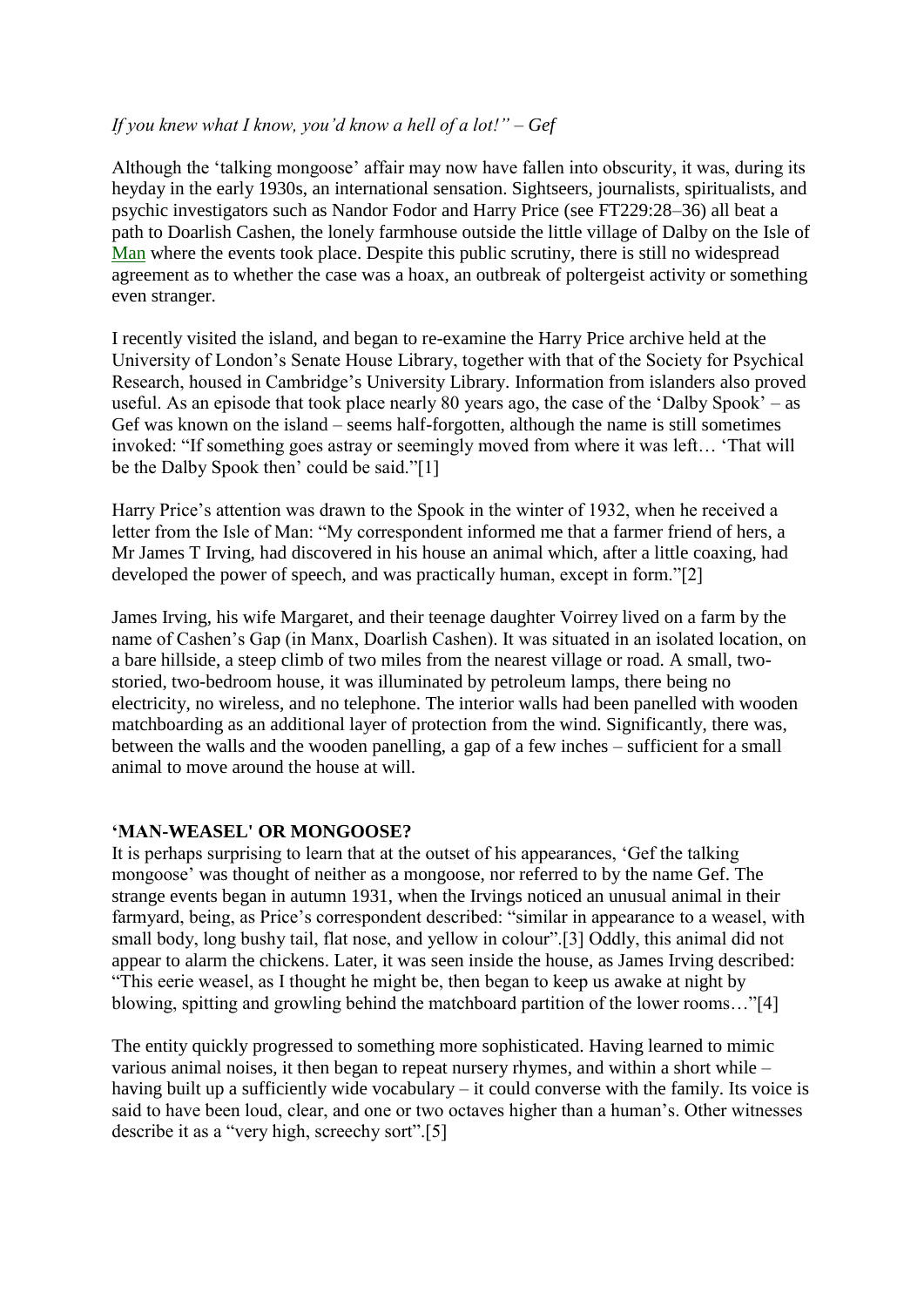Initial news reports spoke of the 'man-weasel' farm, [6] and indeed, the entity itself, when asked who or what he was, would frequently reply: "I am the ghost of a weasel, and I will haunt you with weird noises and clanking chains."[7] It was only later on that he described himself as "just a little extra, extra clever mongoose".<sup>[8]</sup> This identification was not as improbable as it might at first appear; some years before, in 1912, a neighbouring farm, Eary Cushlinn, had introduced mongooses to control the rabbit population. Descendants of this original group may still be in existence today; a local man described seeing a mongoose in 2007, at a location not far from Eary Cushlinn, as did Jenny Randles in 2002.[9]

A journalist from the *Manchester Daily Dispatch* visited the farm in January 1932:

*Mr Irving, who opened the door, seemed a keen, vigorous, young-looking man… I told him I had come to inquire about the rumour that the house was haunted. "There are no spooks here," he said. "Nothing that has happened is supernatural. I am being worried to death by crowds of people visiting the place. Come in, I will tell you about it… In October I and my daughter caught the first glimpse of the beast. It was a little animal resembling a stoat, a ferret, or a weasel, yellow in colour with a body about nine inches long. Its long bushy tail is speckled with black. It is thin and could get through a very small hole. It appears in the house from time to time, and I made attempts to catch "Jack". In about November, we first heard a strange voice coming from behind the woodwork singing sentences of songs and hymns…"* [10]

It will be noted that, at this stage, Irving referred to the entity as "Jack; subsequently, however, the "little animal" told the Irvings that he preferred to be known as "Geoff", which he spelled out phonetically as 'G-E-F'. Although Irving initially denied there was a supernatural aspect to the phenomena, he soon changed his mind. In his diaries and letters, he speculated that Gef had the power to shape-shift, and to become invisible:

*Early in 1932, my daughter and I were alone in the house, broad daylight… I saw, to my surprise, a very large cat, striped like a tiger… I thought this is no ordinary cat, so I slipped a cartridge into my single-barrel gun… The cat was a little ahead of me, but easily within range, and it turned through an open gate way… into a grass field. I was there a few seconds behind, and fully expected to see the cat, but no cat could be seen, look as I liked… I detailed my experiences to my wife on her return that night, when Gef called out "It was me you saw, Jim.*" [11]

A somewhat lurid news article – "House "Possessed" By A Mongoose / Mystery Animal That Laughs And Talks / Stones Thrown At Family In Bed / Hymns – And Death Threats" [12] – described an early incident in which, again, Gef appeared to exhibit the power of invisibility: one night, after things had been bad, James Irving decided "to have Voirrey"s bed in my room for safety. We discussed it, and Gef"s voice came from behind the boarding, "I"ll follow her wherever you move her.' When we went to bed, I barricaded the door with dressing-boxes, chairs, and a heavy weight… Soon we saw the top of the door bulging in as if some terrific force were thrusting against it. But the door held. Then Gef's queer, high voice said, 'I'm coming in."

A few seconds later, a heavy pot of ointment kept in the room crashed against the bedstead. But if Gef had succeeded in coming into the room, and was able to hurl the pot of ointment, why did none of the Irvings see him?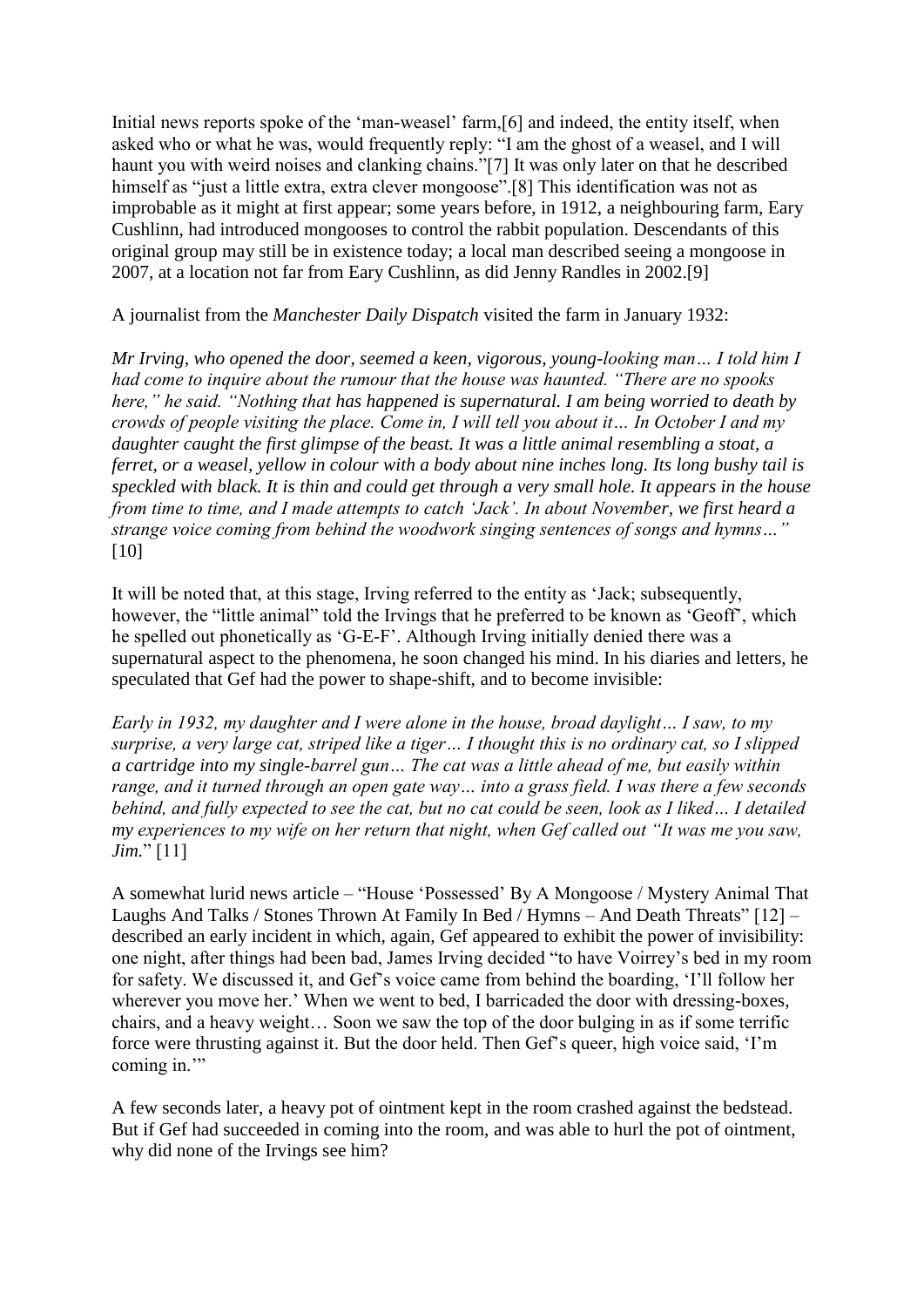Irving recalled other odd incidents: on one occasion, three fishermen from the nearby town of Peel visited the farm; while in conversation with Irving, one of the [men](http://www.forteantimes.com/features/articles/4915/gef_the_talking_mongoose.html) suddenly stopped speaking, saying that he had seen a white cat leaping up on to his lap – but no one else had seen a cat, and the Irvings did not own one. [13]

In another episode recorded in Irving's diary, one of a gang of road repair workers was having his lunch outdoors, close by the farm. The man threw an unwanted piece of bread into a field, and was amazed to see the bread moving of its own accord.[14] And another: a cousin of Irving"s, Cyril Oates, was tilling a field near Doarlish Cashen. A stone was thrown over the hedge at him – when he looked, there was no one in the field, and nowhere for anyone to have hidden.<sup>[15]</sup>

Whether he was supernatural or animal in nature, Gef's behaviour was often surprising and capricious. Sometimes he appeared to enjoy his life with the Irvings, leaving dead rabbits for them and being rewarded with bananas, sausages and other treats. He took not just to talking but to music, singing along to the gramophone (his favourite record was *Carolina Moon*), performing the Manx national anthem or snatches of hymns and Spanish folk songs. Often, though, he appeared to delight in tormenting the Irving parents, once throwing stones at Margaret as she walked home and, on another occasion, losing his temper when Jim took too long opening the morning paper, crying out "Read it out, you fat-headed gnome!" in his highpitched voice.

But is there any other evidence for Gef"s existence, beyond Irving"s letters and diaries?

# **FUR, PAWS AND PHOTOGRAPHS**

In 1935, James Irving sent Price some hair samples, which Gef had supposedly plucked from his own back and tail. These were subsequently sent to Mr F Martin Duncan of the Zoological Society for analysis. This was his reply: "I can very definitely say that the specimen hairs never grew upon a mongoose, nor are they those of a rat, rabbit, hare, squirrel, or other rodent… I am inclined to think that these hairs have probably been taken from a longish-haired dog…"[16]

Indeed, when Harry Price visited Doarlish Cashen later that year, he managed to obtain some hairs from Mona, the Irvings' sheepdog, which, Mr Duncan stated, were "absolutely identical with the alleged 'mongoose' hairs".[17] When I visited the Doarlish Cashen site, I found light brown [wool](http://www.forteantimes.com/features/articles/4915/gef_the_talking_mongoose.html) (presumably from one of the many sheep who are present in the fields) – perhaps this, too, was the basis for some of the samples?

Imprints of Gef"s teeth and claws, made in modelling clay, were also sent to Price. Upon inspection, it became apparent that there was quite a disparity between the size of the front and rear paws, with the front paws measuring between eight and ten centimetres, remarkably large for an animal only 30cm in length! Nevertheless, this was consistent with the Irvings' description of Gef's over-sized, human-like hands. . More plausibly, perhaps, it may depict the Irvings' re-creation of an original incident.

The paw imprints were sent to the Zoological Society for analysis, whose response was that no extant animal evinced such a disparity between the size of its front and rear paws. It was also pointed out that the imprints displayed none of the folds and textures that would have been expected from a real animal's skin. It has been suggested that perhaps one of the Irvings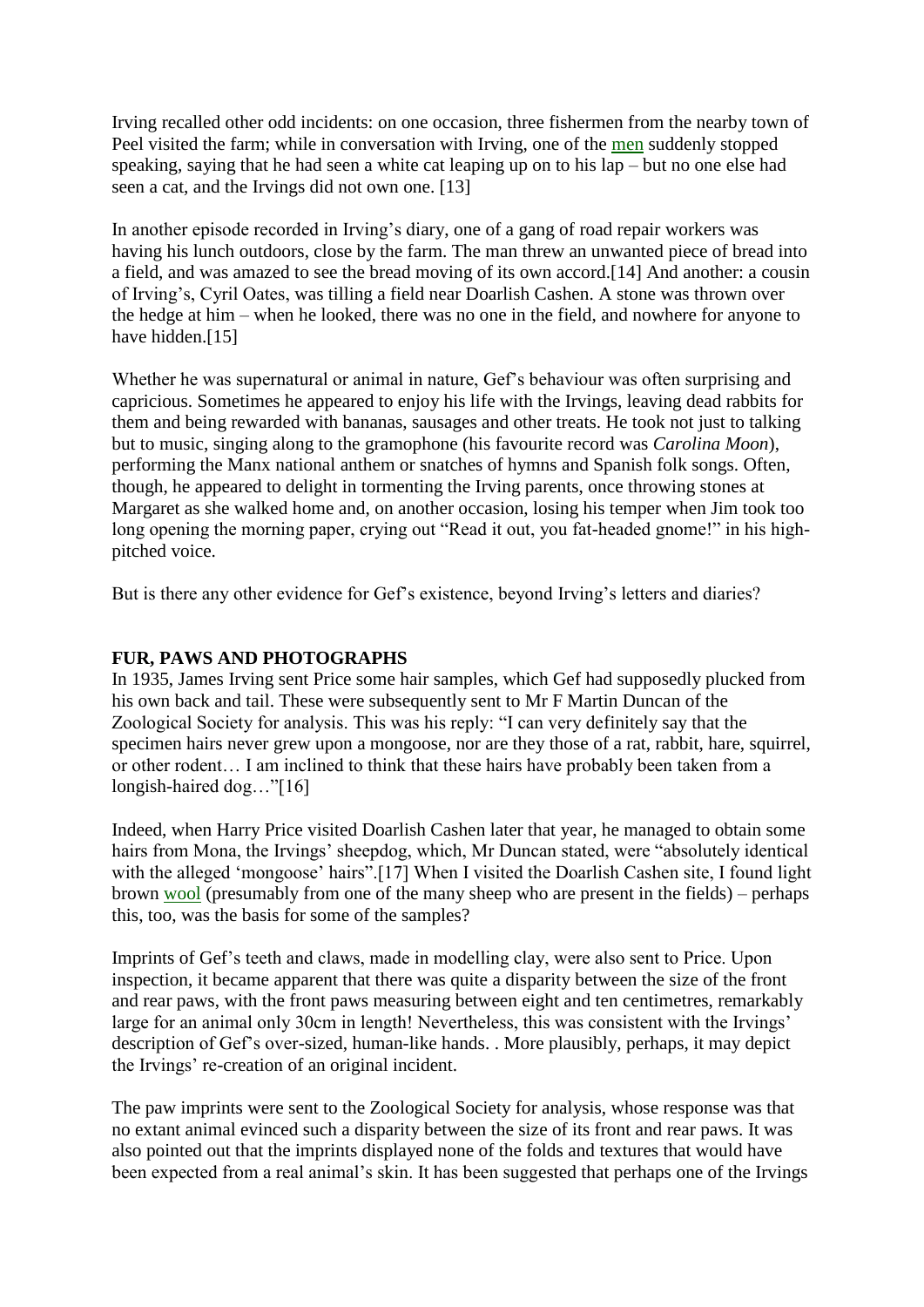made the imprints with a stick. Certainly, it's hard to see these samples and fur and paw prints as anything other than a crude hoax.

However, photographs allegedly depicting Gef and held in the University of London"s Harry Price archives, and in the archives of the Society for Psychical Research, provide arguably stronger evidence. Gef seemed reluctant to be captured on film. Irving wrote: "Gef is averse to being photo'd  $\&$  if it were not for my wife's insistence  $\&$  persistence, there would be no photos as Gef obeys my wife only, & that, just within certain limits."[18] He gave various reasons why he did not wish to be caught on camera; saying at one point "I am a freak. I have hands and I have feet, and if you saw me you"d faint, you"d be petrified, mummified, turned into stone or a pillar of salt!"[19]

Some have said of one of the photos that it shows a log of wood or mass of vegetation. In fact, having examined the original print, I can confirm that the oddly serrated head to the left is actually an effect produced by blades of grass in the foreground. James Irving produced his own sketch, resembling the artist"s impression above, intended to show what we are supposed to see.

Photos from the Society for Psychical Research"s archives vary in quality. One photo calls to mind a Steiff stuffed toy. Another shows quite distinct stripes, while another perhaps resembles a cat; although bearing in mind the proportions of a typical five-bar gate, the animal or object shown here would be much smaller than a cat, as is the creature in another photo which appears to have a long tail hanging down.

It has been suggested that this and other photos depict artfully arranged fox fur stoles, which would have been common in the 1930s. Nandor Fodor, the psychoanalyst and paranormal investigator who stayed with the Irvings for a week, surreptitiously went through all the drawers in the house while the Irvings were out, but failed to find any stoles. While it is unlikely that the poverty-stricken Irvings would have been able to afford a stuffed toy, it is possible to conceive of Voirrey fashioning a toy or 'fur piece' from rabbit skins (either those she hunted with Mona the sheepdog, or those supposedly left by Gef).

### **DISTANT VOICES**

In 1970, 40 years after the affair, Walter McGraw, a journalist for *Fate* magazine, managed to trace Voirrey, and persuaded her to be interviewed. She still maintained that Gef had not been a hoax, but did not look fondly upon him: "I was shy… I still am… he [Gef] made me meet people I didn"t want to meet. Then they said I was "mental" or a ventriloquist. Believe me, if I was that good I would jolly well be making money from it now! Gef was very detrimental to my life. We were snubbed. The other children used to call me "the spook". I had to leave the Isle of Man and I hope that no one where I work now ever knows the story. Gef has even kept me from getting married. How could I ever tell a man"s family about what happened?"

In response to McGraw"s query as to whether Gef had been a mongoose, Voirrey said: "I don"t know. I know he was a small animal about nine inches to a foot long. I know he talked to us from the wainscoting. His voice was very high-pitched. He swore a lot… At first he talked to me more than anyone. We carried on regular conversations."

McGraw asked her outright whether it had been a hoax. Voirrey insisted: "It was not a hoax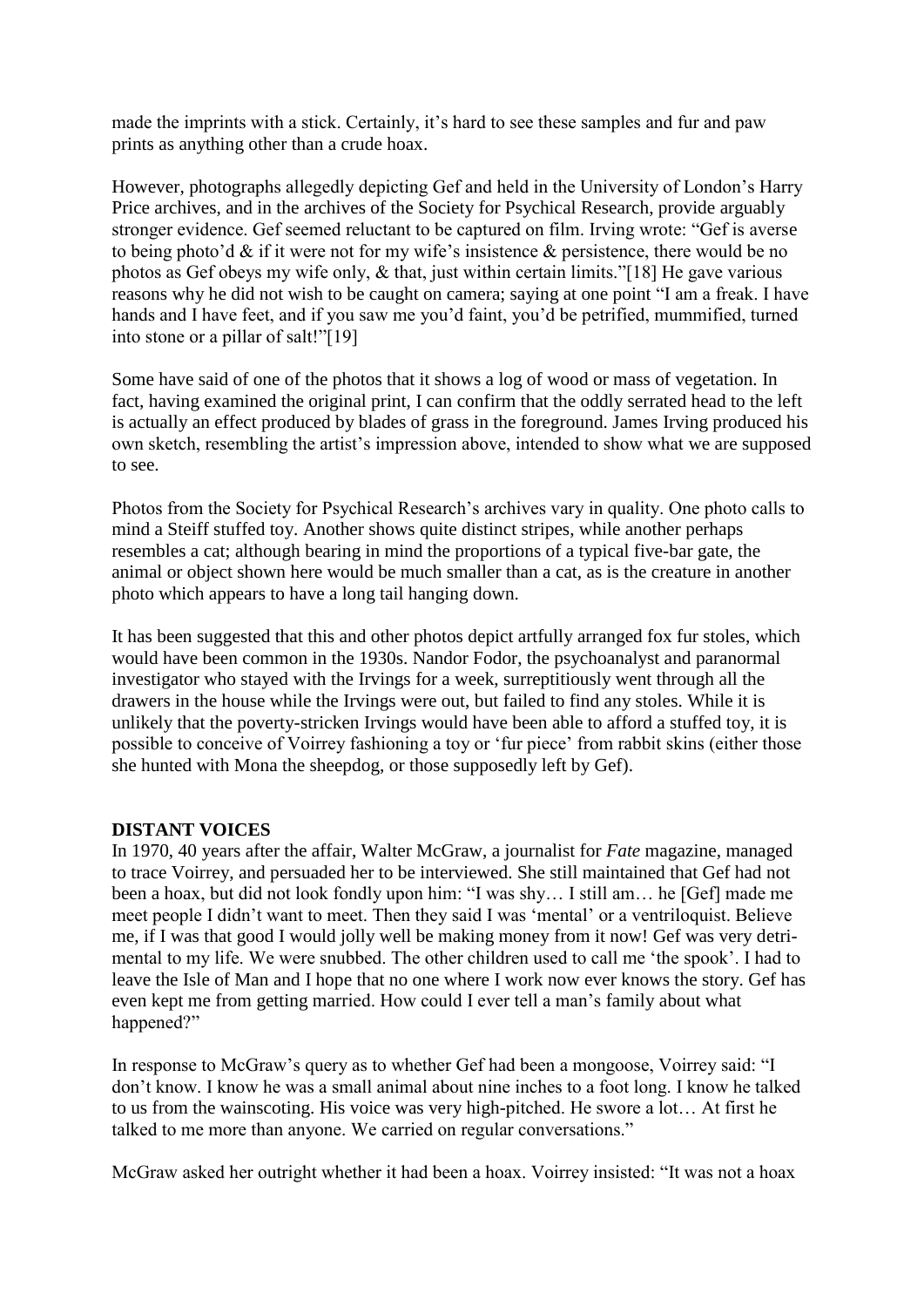and I wish it had never happened. If my mother and I had our way we never would have told anybody about it. But Father was sort of wrapped up in it. It was such a wonderful phenomenon that he just had to tell people about it."

And finally: "Yes, there was a little animal who talked and did all those other things. He said he was a mongoose and said we should call him Gef. But I do wish he had let us alone." [20]

One might contrast Voirrey"s steadfast refusal to alter her story with that of the Cottingley Fairies girls, who many years later admitted that their fairy photographs had been faked. [21]

Some locals maintained that the whole thing had been a hoax, perpetrated by the mother and daughter. In the Harry Price archives, two letters to Price from two different sources [22] concurred, arguing that "poor old Irving" had been taken for a ride by his wife and daughter, who did not enjoy life on the lonely farm, and were attempting to frighten him into selling up and leaving (although it must be said that if this was their aim, it was singularly unsuccessful – Mrs Irving and Voirrey only left Doarlish Cashen following James Irving"s death in 1945.)

In an interview, broadcast by Manx Radio in 2001, [23] Kathleen Green, a childhood friend of the Irvings" daughter, stated that Voirrey had been an accomplished ventriloquist, with the ability to throw her voice, something also suggested by a reporter for the Manchester Daily Dispatch. [24]

However, 'distant voice' ventriloquism (whereby the voice is seemingly projected to a location elsewhere in the room) is nothing of the kind, instead being achieved by misdirecting the audience. The voice is muted, so that it appears to be coming from farther away, behind a wall, for instance. The ventriloquist then directs the audience – "Where are you? Under the floorboards? In the next room?" The 'art' of throwing the voice is a myth. [25]

In any case, there are at least two verified instances of Gef"s voice being heard when Voirrey was not present. Price sent one of his National Laboratory of Psychical Research investigators to the Isle of Man to examine the Irvings" claims. Captain Dennis, a businessman and racing motorist, described by Price as "very shrewd and not easily hoodwinked",[26] made three trips to Doarlish Cashen. On one of these visits (May 1935), he was inside the house when he heard Gef's voice saying "Plus fours. Oxford bags" – a description of Dennis's attire. The voice was seemingly coming from behind the wainscoting in the front room. At the time, Mr and Mrs Irving were in full view, and Voirrey was visibly 100ft away, outside the house in an outlying stockyard, feeding the hens. On another occasion, Dennis and James Irving were outside, 80 paces away from the house, and knowing Voirrey to be indoors. Gef"s voice could be heard, calling to them, close by. "That"s Gef," Dennis had observed, "and he is quite close to us." [27]

#### **GEF TAKES THE BUS**

The explanation that the whole thing was a hoax or prank perpetrated either by the teenage daughter, alone, or in cahoots with her mother, is initially an attractive one, especially if one believes accounts suggesting that James Irving was something of a domestic tyrant. However, I do not believe this to be satisfactory. Several times in his extensive diaries and letters, James Irving makes the claim that Gef spoke to him while he was alone. Elsewhere still, Irving describes how all three of the family had – at different times – actually seen Gef: "We have all three seen him, both before he ever spoke to us, and of course afterwards at different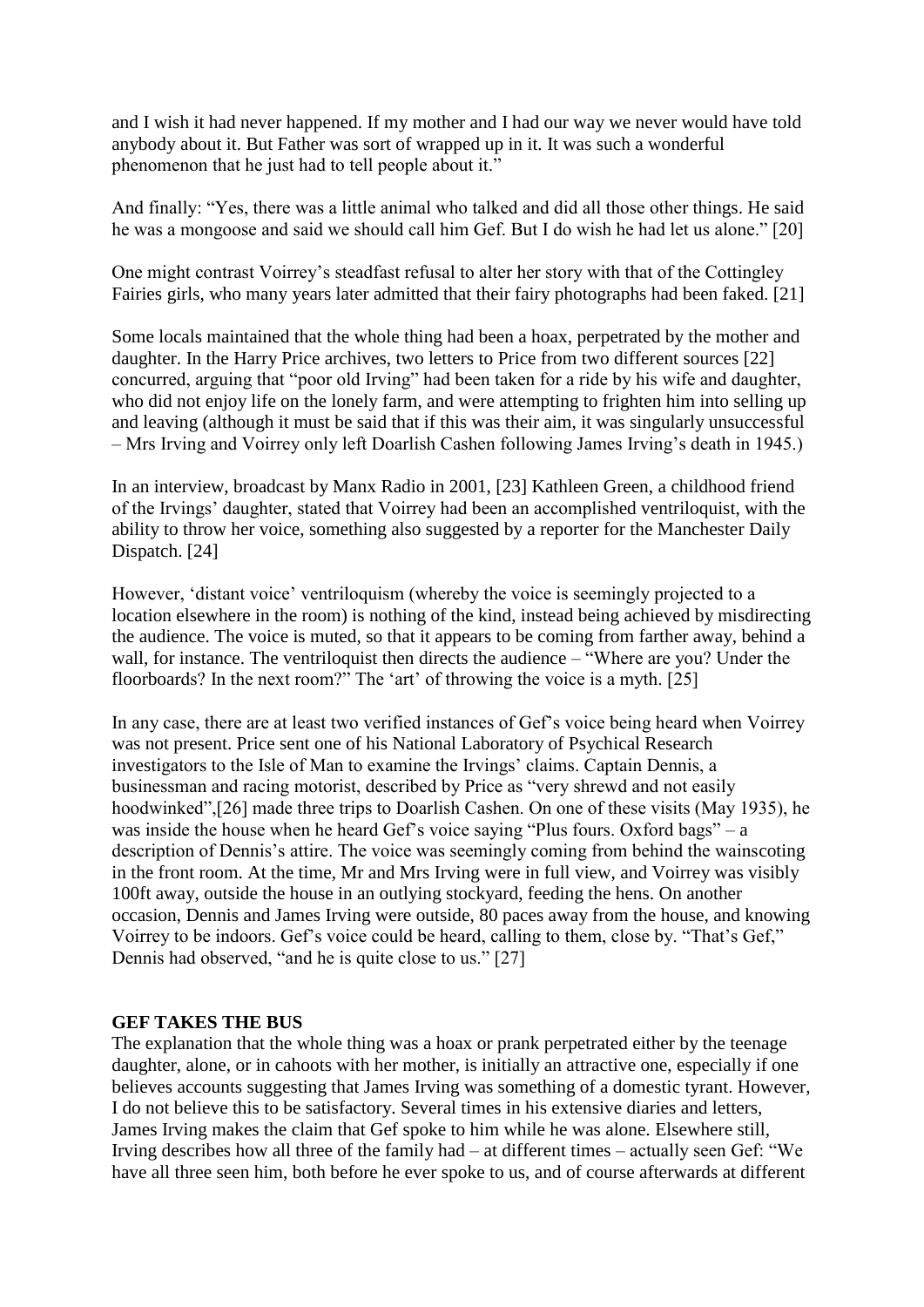times, in different places and under varying conditions, both indoors and out of doors, in the immediate vicinity of the house, and as far away as Glen Maye village (1 mile)…" [28]

So what had James Irving seen if his wife and daughter were playing a long-drawn-out hoax on him? It would have been very hard to maintain such a charade over a period of years, in the close confines of a small house, without being detected. Elsewhere, Irving writes of actually touching the creature: "Thurs, May 12, 1932. Took hold of my fingers with his hands several times. Mam [Mrs Irving] had her fingers in his mouth and could feel his teeth." [29]

So what had grasped Irving"s fingers? Of course, it remains a possibility that James Irving was himself involved in perpetrating a fraud, together with his wife and daughter, as some have suggested. But, if this was the case, there must have been further co-conspirators. A 1932 article from the *Isle Of Man Examiner* stated that: "Mr Irving submitted a voluntary statement signed by three young men that had heard and witnessed strange happenings at the house, and 15 people altogether to vouch [for] this unique experience." [30]

Apparently, Gef was fond of hitching a lift on the bus to Peel, and then spying on the bus depot workers. [31] One of the drivers became so fed up with Gef"s eavesdropping ("this animal, or whatever it is, knows a darn sight too much") that he attempted to set a trap by means of an electrified metal plate fixed to the chassis of the bus. [32] Amongst the people interviewed by Fodor during his investigation was a bus conductor, Jack Tearle, who indignantly described how his sandwiches had been stolen: ""Yes, I am the man whose dinner was pinched,' he said... The dinner was six sandwiches in a brown paper parcel. The paper was slit open as if by a knife or sharp claws. The sandwiches were missing. "I should like to get my hands on that Gef,' he said, with clenched fists, as he jumped back on his bus." [33]

Charles Morrison, a lifelong friend of James Irving"s, who steadfastly defended Irving"s integrity, heard Gef speak on two occasions, and was convinced it was no hoax. In his "Amplified Statement" to Harry Price, [34] Morrison described hearing a loud, clear voice from behind the boards in the kitchen – ""Tell Arthur [Morrison"s son] not to come. He doesn"t believe. I won"t speak if he does come, I"ll blow his brains out with a 3d cartridge"" – together with "heavy thumping on the ceiling and behind the boards in the kitchen as much as a strong man could do". Morrison was impressed by the fact of the noises seemingly coming from all over the house, with some rapidity. For example: "…at 3pm, came a voice from the porch, "Charlie". Very loud and clear… At 3.5 a voice: "Is Arthur coming?" this in the kitchen. A screech, and then a loud thump the other end of the house!" [35]

Arthur did indeed come, and, five years later, described his experiences in a letter to Fodor:

*To start with, during February & the beginning of March 1932 I heard a good deal about what was termed, at the time, as a "Talking Weasel". I ridiculed the whole affair at first. Interest of the people concerned, with amusement in the foreground, I decided to visit Doarlish Cashen with the main object of exposing the whole joke, if there was one – on the 7th March 1932.*

*On my arrival at Mr Irving"s farmhouse a screeching voice said, "Hullo Arthur." To which I replied, "Hullo." It then said, "Call me Gef. I am an earth-bound spirit. Before I saw you I was going to blow your brains out with a 3d cartridge, but like you now." Quietness for a few minutes, then loud knockings on the walls in various parts of the house. Suddenly it said, "Vanished." All this happened between 5pm and 6pm.*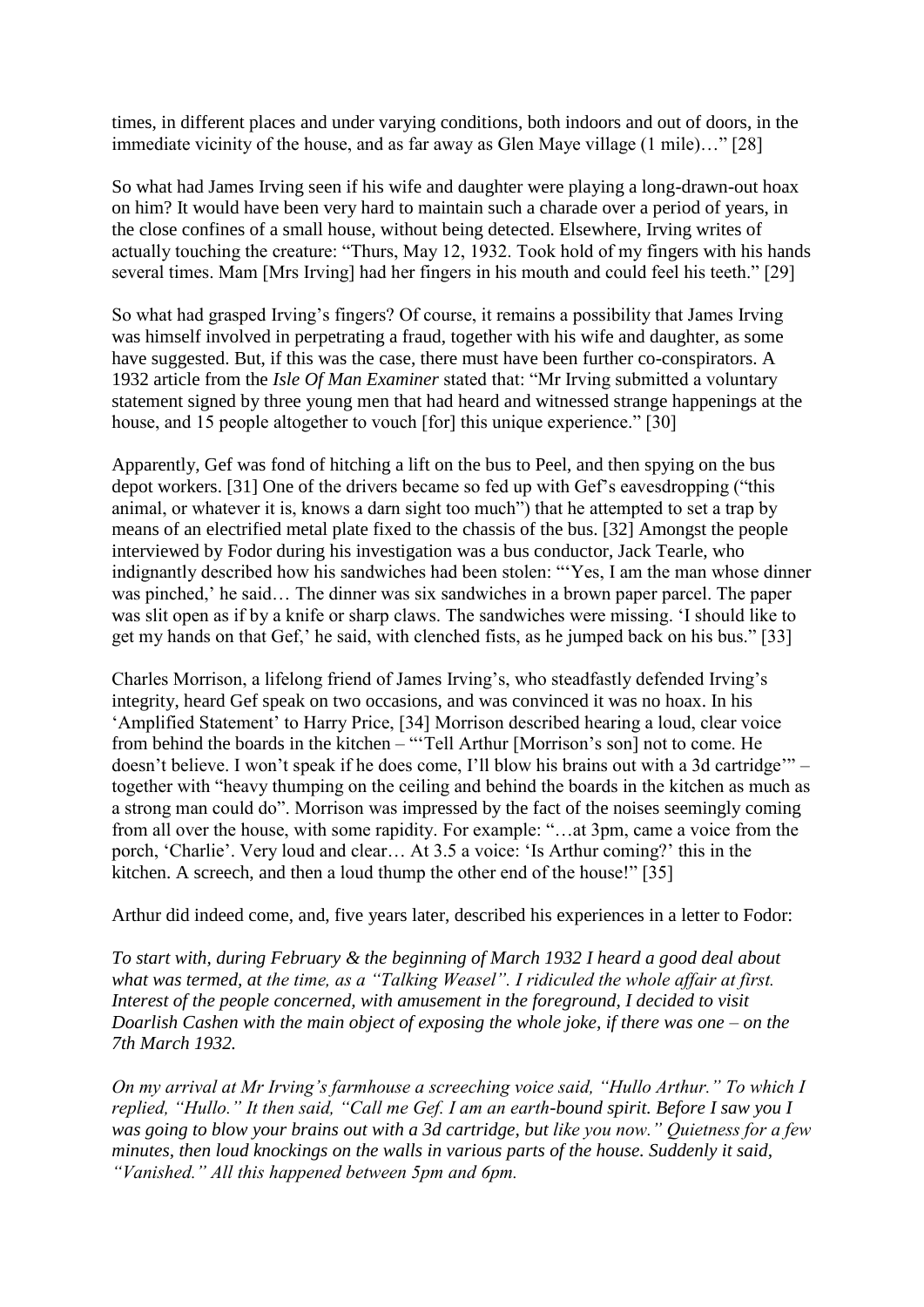*At about 8 o"clock, Gef reappeared. "I"m going to keep you awake all tonight."*

*"You are not going to keep your promise, I hope. What have I done to deserve it?" I asked. "You are a doubter."*

*In the vicinity of 9 o"clock, while dozing in bed, I heard something moving about underneath and thought it a rat or mouse. Peering underneath the bed, I perceived a pair of piercing eyes. They seemed smaller than a cat"s eyes look like in the dark. An uncanny voice said, "Now do you believe? Don"t you dare to upset Jimo with any sceptical remarks," at the same time making a spitting noise. Jimo referred to Mr Irving.*

*All that night I was kept awake at intervals by animal noises. The next morning I apologised to Mr Irving for previously disbelieving in the stories of extraordinary manifestations taking place. I positively had all the Irving family at home at the time under observation. There was absolutely no fraud of any description*. [36]

On another occasion, Irving and Charles Morrison were walking in the town of Peel, as the bus came past. The driver got out and they began to talk to him. Morrison asked the man whether he believed in Gef. The driver replied: "I cannot help myself. I've got to believe, when Mr Irving here can tell me all the contents of my house even in rooms that cannot be seen from the outside & there has not been any strangers in my house." [37] He lived in rooms on the first floor, which were impossible to see into from ground level.

Captain Dennis, again, despite not having seen Gef in person, believed the phenomena to be genuine. During a visit to Doarlish Cashen in February 1935, he witnessed a large packingneedle being thrown at the teapot from somewhere behind the match boarding, and heard plates being moved in the scullery, which he then ascertained to be empty. [38] In a report written for Price, he recounted his experiences during a later visit: "The voice then started in earnest, and the noise in the house was amazing. Shrill screams, accompanied by terrific knocking, loud bangs, emanated from all parts of the house in quick succession (as if the perpetrator moved with lightning speed)… The noise continued for about 15 minutes culminating with tremendous bangs as if something had been thrown with great violence upstairs." [39]

Dennis climbed the stairs to Voirrey's bedroom on the first floor; a fastener on the outside of the door meant that the girl was locked inside, and could not, presumably, be responsible for these noises. "As I was returning down the staircase and just entering the kitchen, a bottle and a china tray were flung from the top of the staircase – the latter being smashed in the fall – this was accompanied by a derisive laugh. I again examined Voirrey"s door – it was fastened." [40]

The knocking and banging continued until 3am, and when Gef was asked to desist: "The voice then said "I"ll throw pebbles now at the window" and almost at once we heard the rattle against them just as if gravel and sand and small stones were being hurled at them. Mrs Irving got rather perturbed and… told Gef to stop, as she did not want the windows to be broken." [41]

Had all this been Voirrey"s doing? While inspecting Voirrey"s room, Dennis had requested that the door be fastened from the outside. He found it impossible to exit.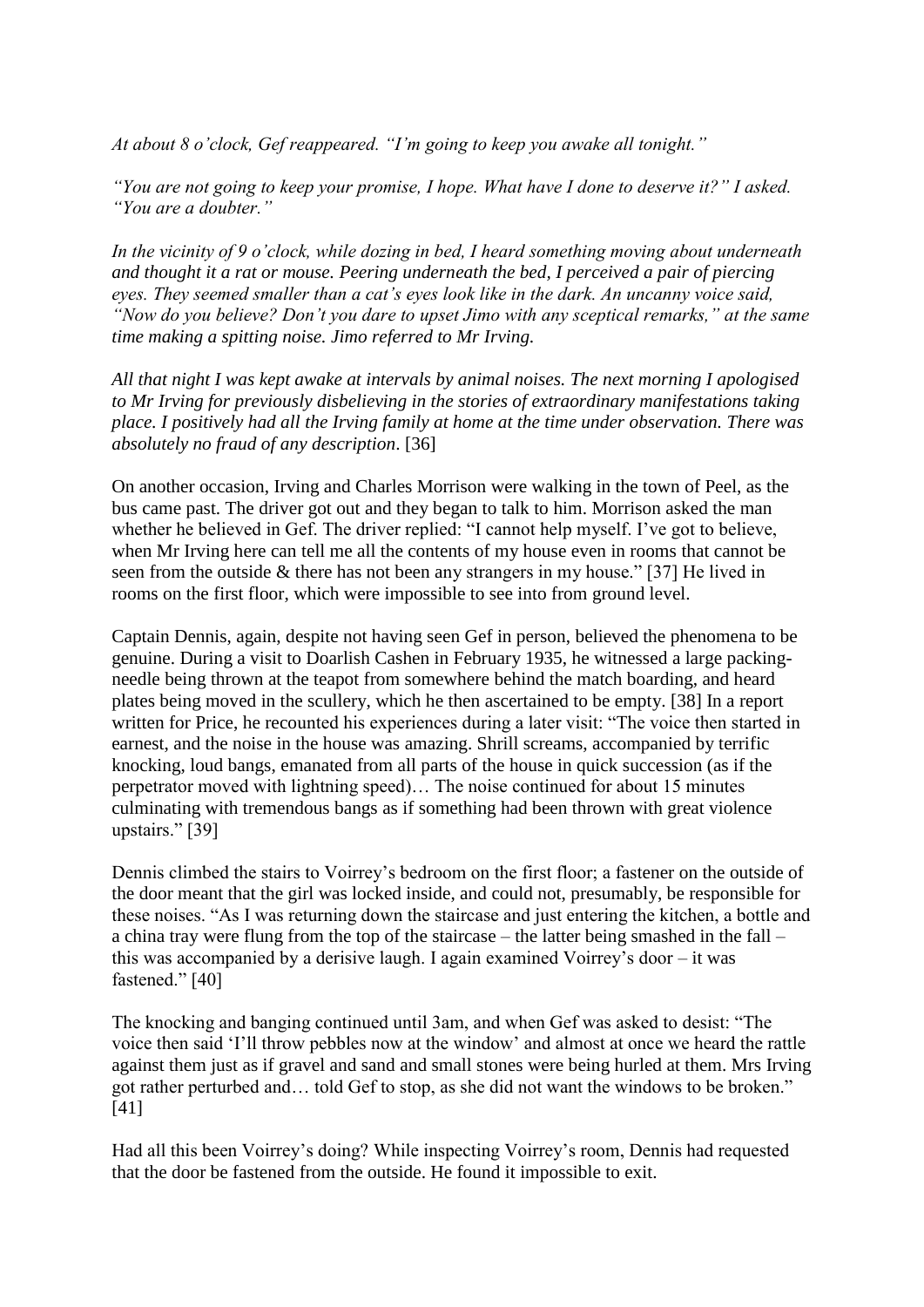## **A "PSYCHOLOGICAL FRAUD"?**

Harry Price himself concluded that Gef was a hoax, but not one designed for financial gain. Despite the family's straitened circumstance, James Irving refused a national newspaper's offer to purchase one of the "Gef" photos for three guineas, explaining that he did not want to part with such a rare memento. An American theatrical agent offered Irving a deal of 50,000 dollars, half to be paid in cash up front, in return for exclusive rights over Gef. Again, Irving refused. Instead, Price argued for a psychological motive. In an unpublished letter to one of his readers, a Reverend Hayes, he wrote: "I agree that the whole family must be mixed up in it but there still remains the question of motive. It certainly is not to draw people to Cashen"s Gap, because they do their utmost to keep them away. I know two men who, quite recently, have signified their intention of visiting the place, and Irving will not have them... The motive for the imposture lies much deeper than mere publicity. And that is what makes the case so interesting." [42]

Price seems to have believed that the loneliness of the Irvings, particularly Voirrey, had led to their sharing in a collective delusion. But how, then, does one explain the packing needle thrown at Captain Dennis, his witnessing of the loud bangs and knocks all over the house in swift succession, the pebbles thrown from outside, and his hearing Gef"s voice inside the house, while seeing Voirrey some distance away? How did Irving come by such detailed knowledge of local gossip and goings-on? Who, or what, left the dead rabbits outside the house?

Nandor Fodor reached quite different conclusions. He dismissed the idea of a hoax, finding the Irvings "sincere, frank and simple", and discarded the poltergeist theory because Gef appeared to possess no genuinely supernatural powers: "Gef never claims to be without an animal form. He eats, drinks and sleeps… he leaves his teeth marks in the butter in the larder and in the fat of the bacon. He catches rabbits and performs various other services for the family. Poltergeists are an unmitigated affliction. Gef is an asset".

Fodor came to believe, having "examined the evidence [and] tried all the possible solution I can think of", that Gef was indeed "a talking animal" – or, in Gef's own words, "an extra, extra clever mongoose".

He later revised this opinion, offering a more psychoanalytically inclined reading of the case in which Gef was not merely an extraordinary creature but at the same time a split-off part of Jim Irving"s personality, a compensatory factor to the thwarted ambition and "mental starvation" to which Irving"s lonely life at Doarlish Cashen had doomed him. Irving"s unconscious had created "the strange hybrid of Gef, fitting no category of humans, animals or ghosts, yet having common features with all of them". [43]

## **HAUNTING OF DOARLISH CASHEN**

If Gef really was some kind of supernatural entity, had he been present long before the Irvings" experiences began? Gef told the family: "For years, I could understand all that was said. I tried to talk, but couldn't, until you taught me." [44]

A piece of local folklore suggests that the Doarlish Cashen farm had previously been the setting for weird phenomena: "Some men digging here many years ago unearthed a flat stone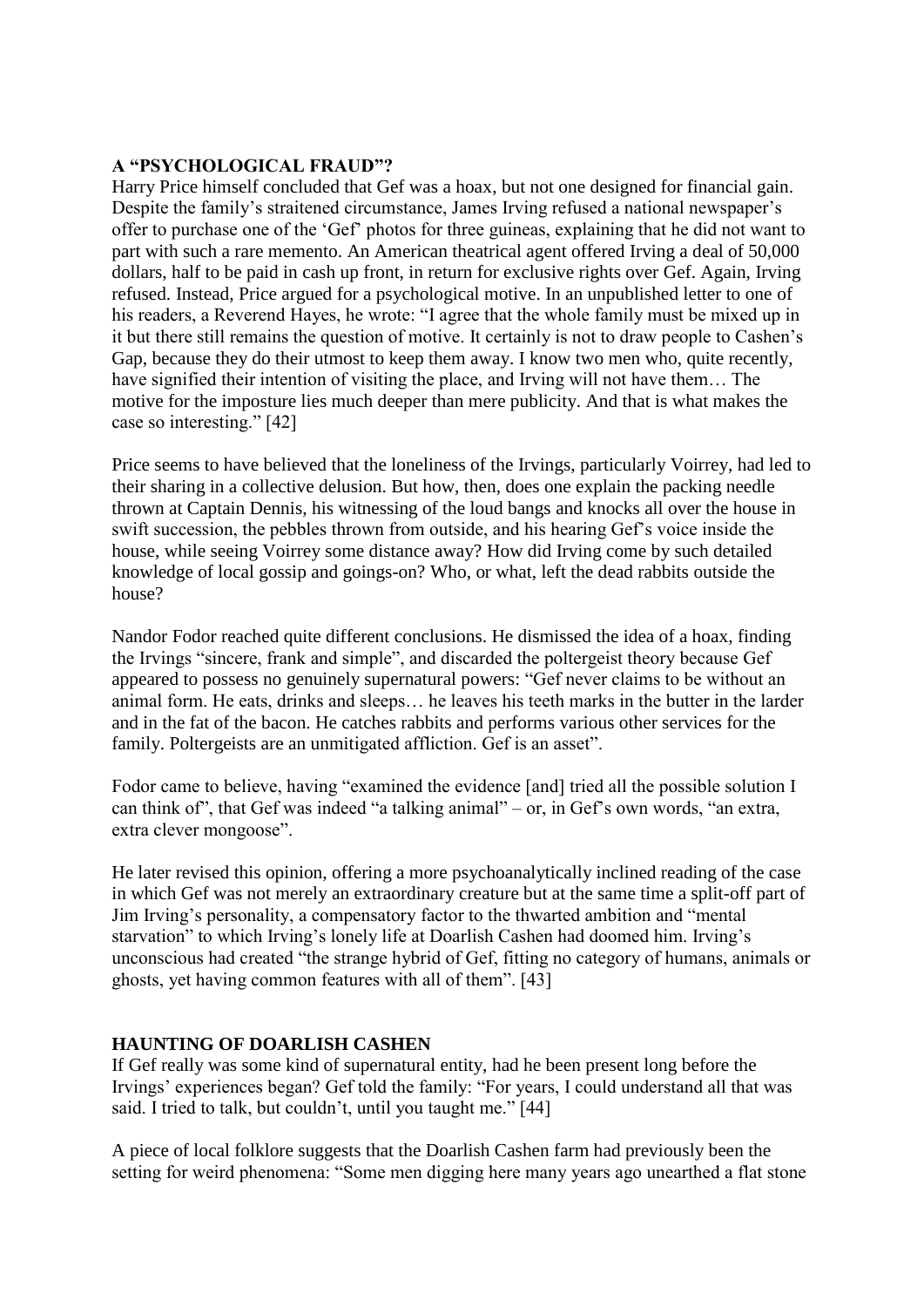covering a funerary urn which contained black ashes. They buried it in the hedge-bank. A long time afterwards, and not extremely long ago, a young man hunting rabbits… thought he saw a rabbit bolting to the hedge. He began pulling away the stones and soil, and while doing so he felt something invisible pushing him back. When this happened a second time, a sudden fear took him and he ran down the hillside till he reached his home. A white stone in the hedge still marks the spot where the urn was buried." [45]

After having purchased the farm in 1916, but prior to moving in, James Irving engaged two workmen, Callister and Kelly, to do the necessary repairs and renovations. He was surprised to discover that the two men refused to stay in the house overnight, for, as one of them had explained to the other: "Look here, John, I cannot sleep in that room; I have heard strange noises, and there is something uncanny about the place." Irving described these men as "respectable, sober individuals". [46]

Thirty years on, Charles Morrison, writing about his old friend James Irving"s protracted illness ("pernicious anæmia") and eventual death in 1945, described more uncanny activity in the house, seen by Mrs Irving and Voirrey, and also – perhaps significantly – by the elder daughter Elsie, who had hitherto been sceptical about Gef. The whole family had returned to care for Irving, who, for the last 12 months of his life, had been bed-ridden and helpless, "rambling at times when his voice assumed enormous power for such a frail body".

When he eventually died, both Mrs Irving and her daughter Elsie told Morrison how "…they were both sitting before the fireplace and on the mantelpiece was a branch they used to sweep the fireplace, when lo! and behold, this very brush started to move backwards and forwards which amazed them! It stopped just as Irving died. They afterwards tried to discover how it happened but could not find anything. Elsie said there were strange noises in the beams whilst she stayed there for six months and when Voirrey came for a day or two from Douglas to stay, these sounds were accentuated but there was no talking; nor had there been for four years." [47]

However, the subsequent owner of Doarlish Cashen, an ex-army man named Leslie Graham, poured scorn on the whole "talking mongoose" case, denying that he had witnessed any "manifestations" in the house. [48] The farmhouse itself has since been demolished. This is odd; firstly, because there are many abandoned and ruined farm buildings to be seen elsewhere on the island, and secondly, because Doarlish Cashen"s lonely location – off-road, on top of a steep hill – would presumably have involved an arduous and costly demolition. Nothing has been built on the site. Was it destroyed due to its reputation?

Gef's fate seems to have been tied up in some way with that of James Irving, the onset of whose illness coincided roughly with Gef"s disappearance. Gef had described himself as an earthbound spirit, and this was something that Mrs Irving came to believe, regarding his supposed clairvoyant gifts as proof that he was no animal. James Irving recounted a curious plea repeated by Gef during his earlier appearances: "In the early days, 1931–1932, Gef would suddenly cease talking (late at night) and say, in what I would describe as a pleading and pathetic voice, "Oh let me go Jim. Let me go." As if I were detaining him by some power or force, other than physical. I asked where he wanted to go, and he always answered, "I must go back to the under ground…" I said, "Well, be off. I"m not keeping you." He would then call out "Vanished" in a long drawn out manner, and he could be heard to jump either up or down… and there would be silence afterwards…"[49]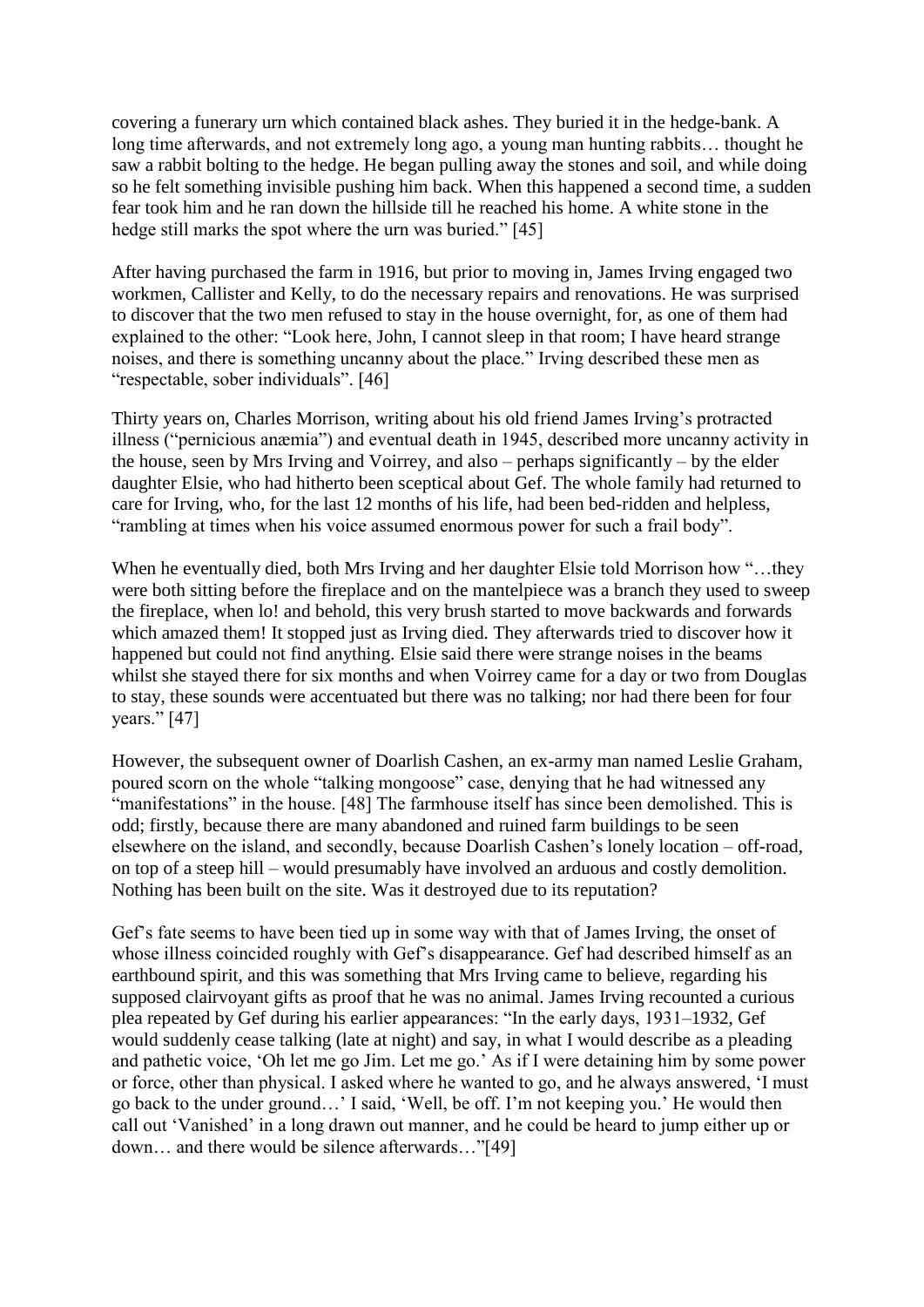I am inclined to think that the case will not now be resolved. Certainly, Gef, during his heyday, was happy to remain a mystery, at times describing himself variously as a weasel, a mongoose, the Holy Ghost, an earthbound spirit – at other times denying he was a spirit or poltergeist. Just as he had a great dislike of being seen,[50] allowing himself to be photographed only reluctantly, Gef sought to remain elusive, refusing to be pinned down or categorised.

When a spiritualist lady from South Africa visited the farm, she demanded, imperiously: "Come here. Gef, I want you!" Gef"s reply was succinct: "No damned fear! You"ll put me in a bottle!"[51] In response to Mrs Irving's enquiries as to his true nature – refusing to believe he was a mere animal, but rather, an "earthbound spirit" – Gef replied:

"Of course I know what I am, and you are not going to get to know, and you are only grigged [a Manx word, meaning 'vexed' or 'disappointed'] because I won't tell you. I might let you see me some time, but thou wilt never get to know what I am." [52]

### **Acknowledgements**

Firstly, I am indebted to all those *Isle of Man Examiner* readers who responded to my requests for information – unfortunately too numerous to mention individually, your replies were of great value in giving me local insight into the "Dalby Spook" case.

I am grateful to my colleagues in Senate House Library"s Special Collections department, who endured my innumerable fetch requests with much patience, as did Dave Jackson, reprographics wizard. Thanks also to Peter Meadows, Society for Psychical Research archivist at Cambridge University Library; Brian Catling; and Anna Hinton, all of whose knowledge and advice proved invaluable.

The Harry Price Library of Magical Literature, held in Senate House Library, University of London is available for members of the public to consult for reference; if interested, please refer to: [www.shl.lon.ac.uk/ specialcollections/hpl.shtml.](http://www.shl.lon.ac.uk/specialcollections/hpl.shtml)

#### **Notes**

**1** Pers. corr, 26 Jan 2010.

**2** Harry Price: *Confessions of a Ghost-Hunter*, Putnam, 1936, p85.

**3** F Milburn: Letter to H Price, 12 Feb 1932, Senate House Library (SHL), University of London archives, HPC/4B/169.

**4** HT Wilkins: "History of the talking mongoose", *Fate*, June 1952, pp58–69.

**5** H Carrington & N Fodor: *Haunted People: Story of the Poltergeist Down the Centuries*, Dutton, New York, 1951, p199.

**6** ""Man-weasel" mystery grips island", *Manchester Daily Dispatch*, 10 Jan 1932, SHL, HPF/2C/32.

**7** J Irving: Letter to Capt. Dennis, 24 Oct 1934, SHL, HPC 3F 2.

**8** "It was in March 1932 that Mr. Irving discovered that the animal was an Indian mongoose…" RS Lambert & H Price, *The Haunting of Cashen"s Gap*, Methuen, 1936, p27. **9** Pers. corr, 13 Jan 2010; J Randles: *Supernatural Isle of Man*, Robert Hale, 2006, pp124– 125.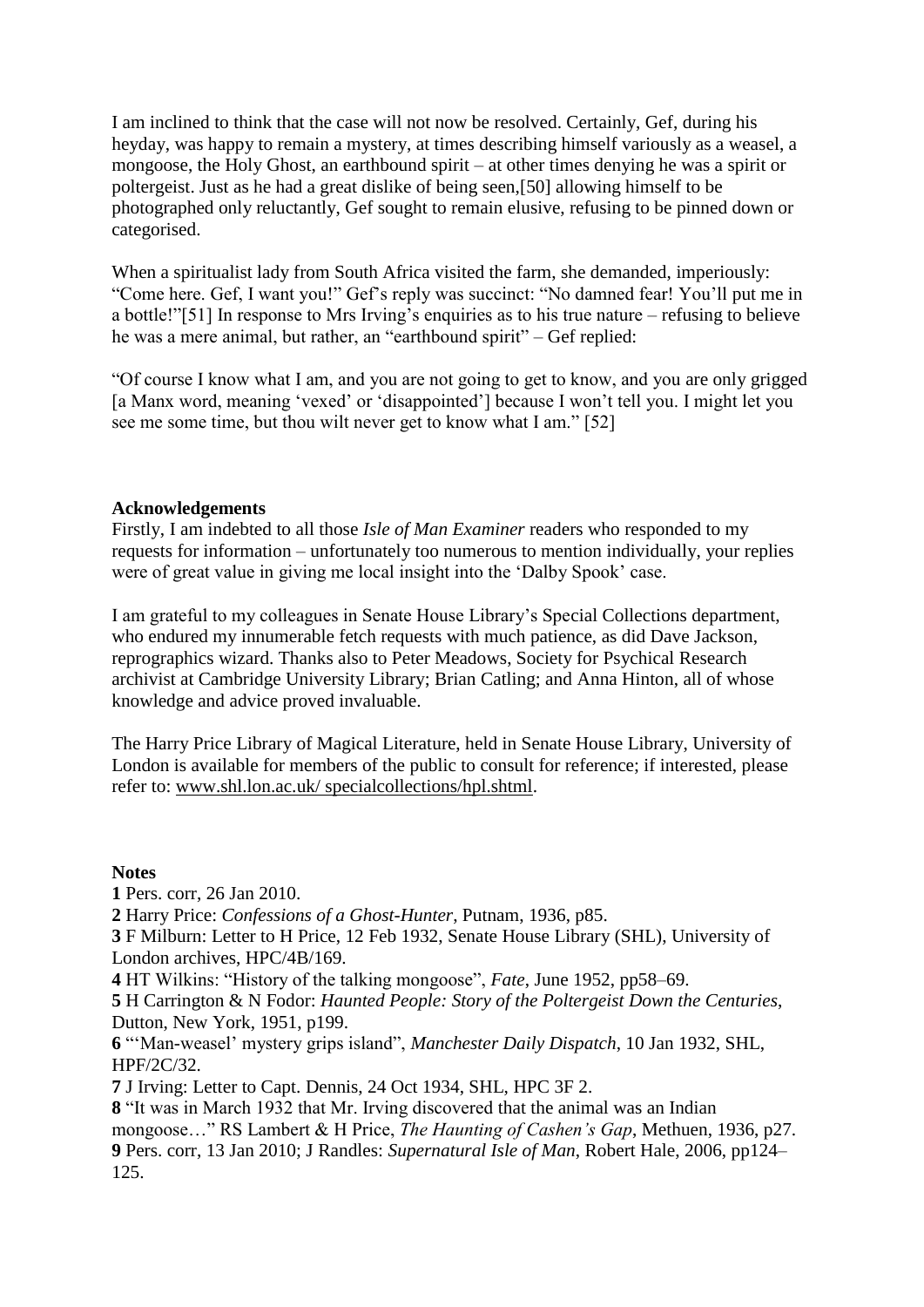""Man-weasel" mystery grips island", *Manchester D.Dispatch*, 10 Jan 1932, SHL, HPF/2C/32.

J Irving: Letter to Harry Price, 4 Mar 1935, SHL, HPC 3F 3.

 R Lewis: "House "possessed" by a mongoose", *Sunday Dispatch*, [no date; 1936?], Society for Psychical Research archive, Cambridge University Library, "Talking Mongoose" file.

J Irving: Letter to Capt. Dennis, 26 Jan 1935, SHL, HPC 3F 3.

J Irving: Letter to Capt. Dennis, 9 Feb 1935, SHL, HPC 3F 3.

 N Fodor: "My diary in the house of the talking mongoose", unpub. MS, 1937, SHL, HPC 3F 8.

Lambert & Price, *op. cit.*, p56.

*Ibid*., p88.

J Irving: Letter to Harry Price, 25 May 1936, SHL, a.

N Fodor: *Between Two Worlds*, Parker, West Nyack, New York, 1964, p181.

 Quotes from W McGraw: "Gef – The Talking Mongoose… 30 Years Later", *Fate*, July 1970, pp74–82.

 Nevertheless, the younger of the two insisted that the fairies had been real, and that the photos had been produced to convince sceptics, such as their father.

 F Monks: Letter to Harry Price, 21 Oct 1935, SHL, HPC 4B 172; L Graham: Letter to Harry Price, 16 Feb 1947, SHL, HPC 4B 86.

David Callister (interviewer): *Time to Remember*, Manx Radio, 2001.

 "Clue to mystery of "talking weasel"", *Manchester D.Dispatch*, 11 Jan 1932, SHL, HPF/2C/32.

V Vox: *I Can See Your Lips Moving*, Kaye & Ward, Tadworth, 1981, p162.

H Price: "The Talking Mongoose", *Listener*, 11 Sept 1935, pp432–433.

 Lambert & Price, *op. cit*, p66; J Irving: Letter to Capt. Dennis, 24 May 1935, SHL, HPC 3F 3.

J Irving: Letter to Capt. Dennis, 30 Nov 1934, SHL, HPC 3F 2.

 J Irving: "A few of the doings and sayings of the talking mongoose of Doarlish Cashen", 16 Jun 1932, SHL, HPC 3F 1.

"Dalby Sensation", *Isle Of Man Examiner*, 19 Feb 1932.

J Irving: Letter to Capt. Dennis. 3 Jan 1935, SHL, HPC 3F 3.

 H Carrington & N Fodor: *Haunted People: Story of the Poltergeist Down the Centuries*, Dutton, New York, 1951, pp200–201.

*Ibid*, p201.

C Morrison: Report by Mr CA Morrison, 1935, SHL, HPC 3F 6.

*Ibid*.

 A Morrison: Letter to Nandor Fodor, 23 Feb 1937, SPR research archive, Cambridge Univ. Library, "Talking Mongoose" file.

J Irving: Letter to Harry Price, 14 Apr 1936, SHL, HPC 4B 121a.

J Dennis: Letter to Harry Price, 28 Feb 1932, SHL, HPC 3F 4.

J Dennis: Letter to Harry Price, 3 Oct 1935, SHL, HPC 3F 4.

*Ibid*.

*Ibid*.

H Price: Letter to Rev. JW Hayes, 8 April 1936, SHL, HPC 4A 48.

 See N Fodor: *Between Two Worlds* and H Carrington & N Fodor: *Haunted people: story of the poltergeist down the centuries*, Dutton, New York, 1951.

J Irving: Letter to Capt. Dennis, 12 Aug 1934, SHL, HPC 3F 2.

 WW Gill: *A Manx Scrapbook*, Arrowsmith, Bristol, 1929; online at [isle-of-man.com.](http://www.isle-of-man.com/manxnotebook/fulltext/scrap1/ch04_pk.htm) Credit is due to Anna Hinton, of the Gef the Talking Mongoose Facebook group, for unearthing this reference.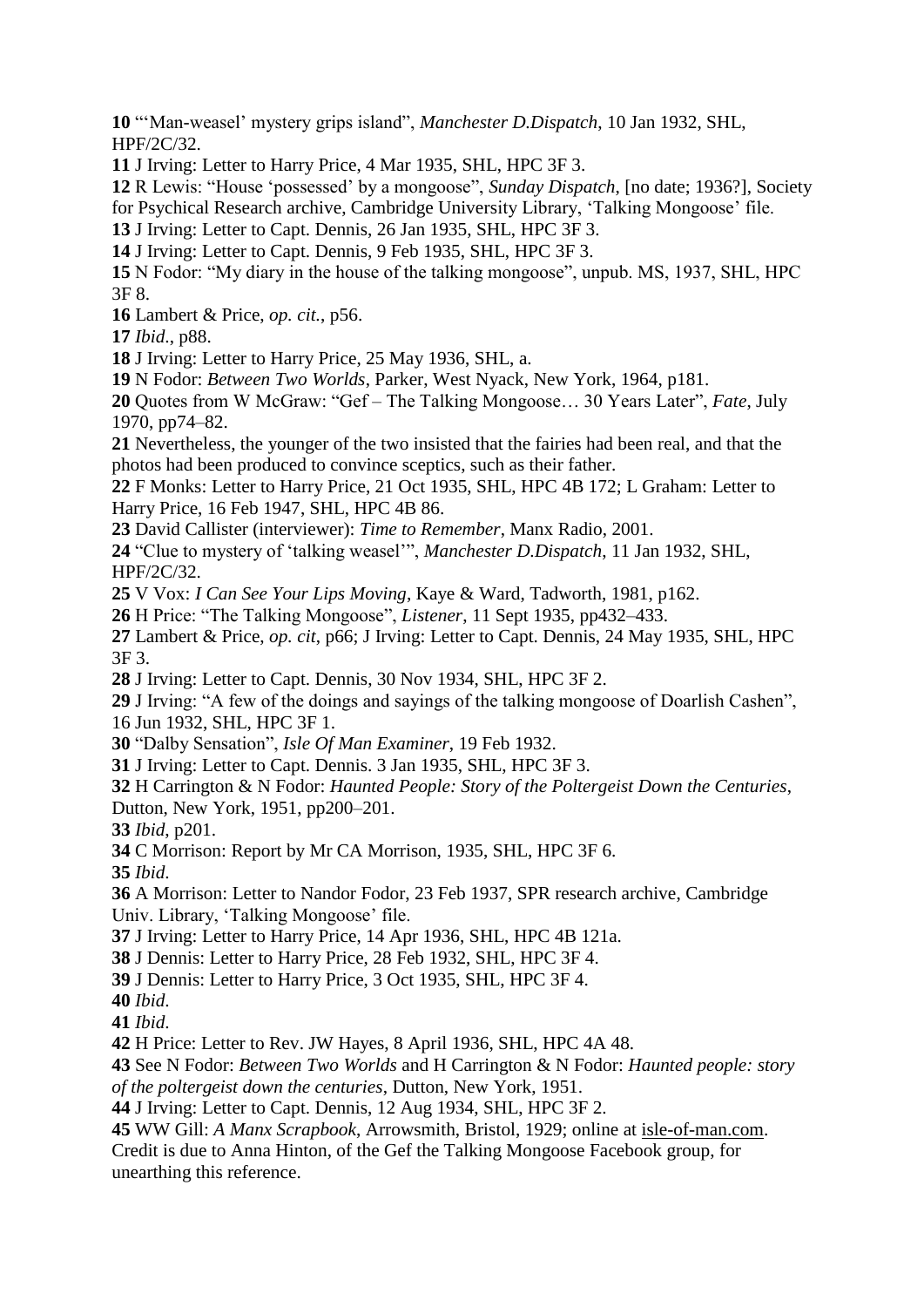**46** J Irving: Letter to Capt. Dennis, 2 Nov 1934, SHL, HPC 3F 2. **47** C Morrison: Letter to Capt. Dennis, 26 Jan 1946, SHL, HPC 4C 19. **48** L Graham: Letter to Harry Price, 16 Feb 1947, SHL, HPC 4B 86. **49** J Irving: Letter to Capt. Dennis, 24 July 1934, SHL, HPC 3F 2. **50** "Very strange is this aversion to being seen. At the end of 1931 and beginning of 1932, before we knew what Gef was (even now we are in doubt) I would be in bed, and Gef would be 'holding forth' 20 to the dozen, and I would be looking about the room (all matchboard lining) wondering just exactly where he was speaking from, and all at once (evidently my eyes had, unknown to me, located the spot) Gef would stop talking and exclaim "You"re looking, stop looking. Turn your head you b---,' and until I averted my gaze, he would not resume talking. Months afterwards, when he became friendly, I referred to this incident, which was of frequent occurrence, and asked why he ceased talking when I looked at a certain place and he answered, "I can"t stand your eyes." *Ibid*. **51** J Irving: Letter to Capt. Dennis, 13 Nov 1934, SHL, HPC 3F 2.

**52** J Irving: Letter to Capt. Dennis, 24 July 1934, SHL, HPC 3F 2.

**Web resources** Gef – [the Eighth Wonder of the World.](http://dalbyspook.110mb.com/index.html) Gef the Talking Mongoose Facebook page.

#### **THE WIT AND WISDOM OF GEF**

"I am not a spirit. I am a little extra, extra clever mongoose."

"I am a ghost in the form of a weasel, and I shall haunt you with weird noises and clanking chains."

"I was born near Delhi, India, on June 7, 1852. I have been shot at by Indians. I am a marsh mongoose."

"I am a freak. I have hands and I have feet, and if you saw me you"d faint, you"d be petrified, mummified, turned into stone or a pillar of salt."

"I"ll split the atom! I am the fifth dimension! I am the eighth wonder of the world!"

"I am not evil. I could be if I wanted. You don"t know what damage or harm I could do if I were roused. I could kill you all, but I won"t."

"If you knew what I know, you"d know a hell of a lot!"

"If you are kind to me, I will bring you good luck. If you are not kind, I shall kill all your poultry. I can get them wherever you put them!"